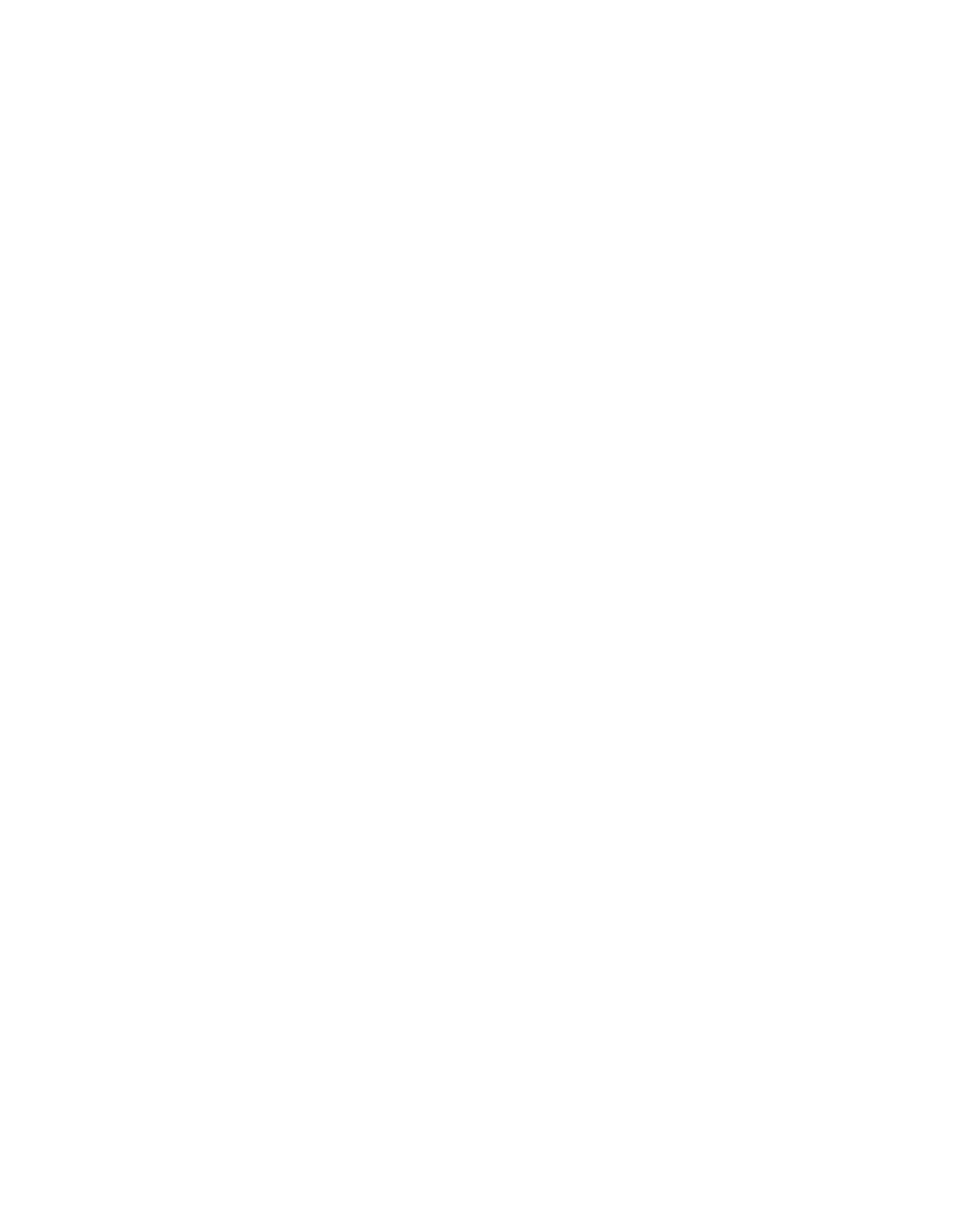

## **BLACK BOX** THEATER **RENTAL APPLICATION**

## **APPLICATION AND PAYMENT PROCESS**

#### **Applications will not be accepted less than 60 days, or more than 12 months in advance of a rental date following confirmation of the CPAC season. Submitting an application does not guarantee confirmation of a rental date or room.**

- 1. Submit a completed application to the Parks & Recreation Department located at the Arts & Recreation Center during office hours, Monday through Friday between 8am-5pm, or by email to [ARC@clermontfl.org.](mailto:ARC@clermontfl.org)
- 2. The application will be reviewed and the applicant will receive a cost estimate. A completed application, fees, and security deposit must be submitted in full to reserve the room and are due at the time of reservation.
- 3. Payment can be submitted by cash, credit card, or check. Payment cannot be made over the phone or online.
- 4. The renter is responsible for all additional costs incurred during the rental, including but not limited to; use of equipment, extended time in room, and building or technical staff. Until all outstanding balances are paid in full, the applicant or organization will not be permitted to rent any city facility.
- 5. Changes to the approved application are only permitted by the applicant or alternate contact.
- 6. Applicant must be at least 18 years of age.

| Today's Date                                                                                                                                           |                                                                                                                                  |                                                                                                                      |     |
|--------------------------------------------------------------------------------------------------------------------------------------------------------|----------------------------------------------------------------------------------------------------------------------------------|----------------------------------------------------------------------------------------------------------------------|-----|
| <b>Event Date</b>                                                                                                                                      |                                                                                                                                  |                                                                                                                      |     |
| Name of Event                                                                                                                                          | and the control of the control of the control of the control of the control of the control of the control of the                 |                                                                                                                      |     |
| Name of Organization/Applicant                                                                                                                         | rinzation/Applicarit<br>*The refundable deposit will be made payable and mailed to the name and address of the applicant listed* |                                                                                                                      |     |
| Address<br><u> 1989 - Johann Stein, mars an deus an deus Amerikaanse komme van de Fryske komme en oantale</u>                                          | City                                                                                                                             | State                                                                                                                | Zip |
| Non-Profit<br>Check if applicable:                                                                                                                     | Tax Exempt<br>Non-Profit Documentation or Tax Exempt Certificate must be submitted with application.                             |                                                                                                                      |     |
| <b>Event Contact</b>                                                                                                                                   | <u> 1989 - Johann Stoff, deutscher Stoffen und der Stoffen und der Stoffen und der Stoffen und der Stoffen und de</u>            |                                                                                                                      |     |
| Best Number to Reach You                                                                                                                               | Email                                                                                                                            | <u> 1980 - Johann Barn, mars ann an t-Amhain Aonaich an t-Aonaich an t-Aonaich ann an t-Aonaich ann an t-Aonaich</u> |     |
| Valid Photo ID # Provided<br>Other                                                                                                                     | <u> 1989 - Johann Stein, mars an deutscher Stein († 1989)</u>                                                                    |                                                                                                                      |     |
| Secondary Contact                                                                                                                                      | <u> 1980 - Jan Barbara Barat, margaret eta politikaria (h. 1908).</u>                                                            |                                                                                                                      |     |
| Best Number to Reach You<br><u> and the manufacture of</u> the manufacture of the manufacture of the manufacture of the manufacture of the manufacture | Email                                                                                                                            |                                                                                                                      |     |
| <b>ALCOHOL</b><br>Will there be alcohol at the event? $\Box$ Yes*                                                                                      | <b>No</b>                                                                                                                        |                                                                                                                      |     |
| *If yes, an alcohol approval form must be submitted a minimum of 30 days prior to your event.                                                          |                                                                                                                                  |                                                                                                                      |     |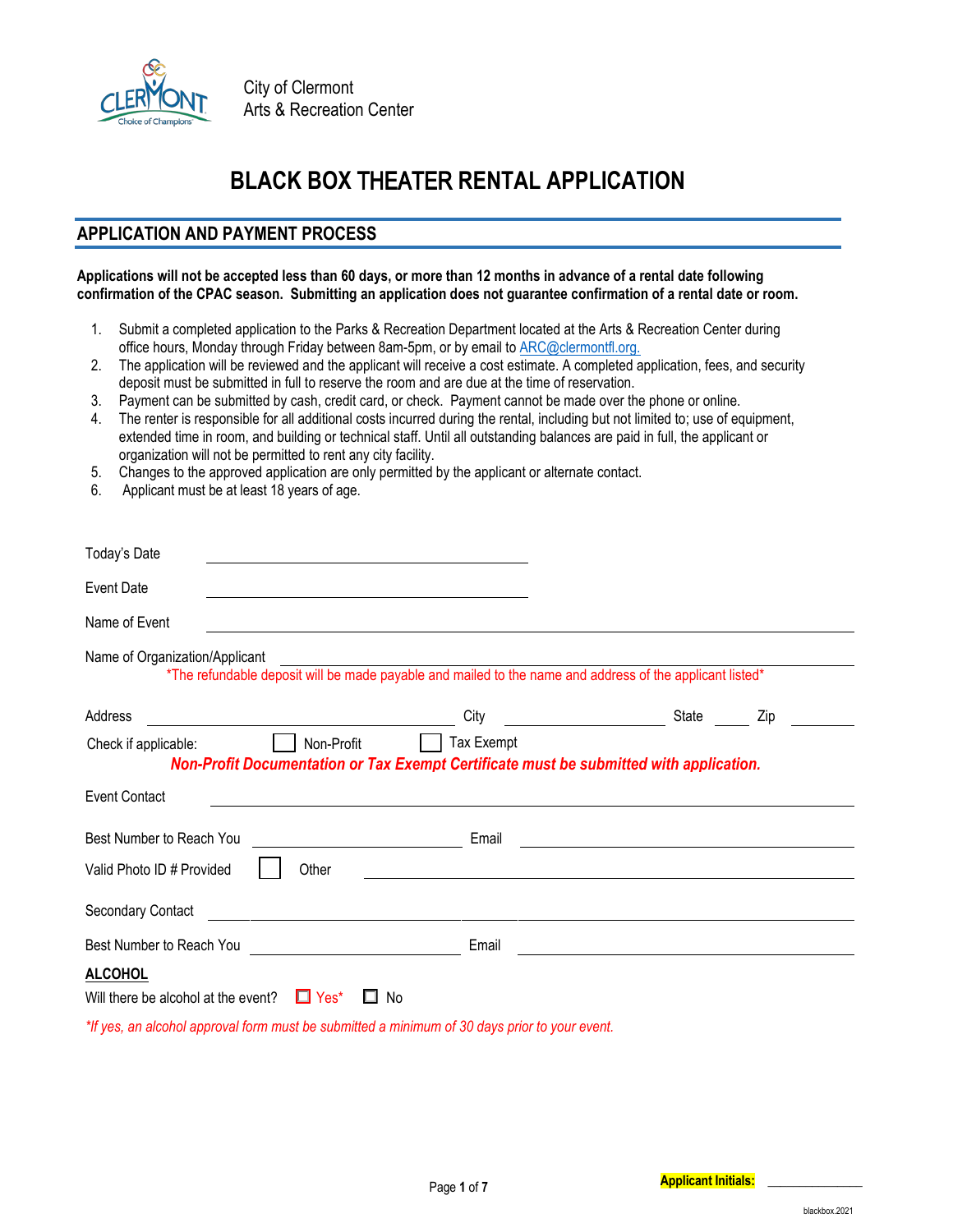

City of Clermont Arts & Recreation Center

## **EVENT DETAILS:**

| <b>Estimated Attendance:</b>                                                                       |                     |                    | (maximum seating capacity 245)      |             |                             |
|----------------------------------------------------------------------------------------------------|---------------------|--------------------|-------------------------------------|-------------|-----------------------------|
| What time is your event?                                                                           | Start:              |                    | Finish:                             |             |                             |
| What is your setup & exit time?                                                                    | <b>Begin Setup:</b> |                    | <b>Exit Time:</b>                   |             |                             |
| <b>Briefly Describe Your Event:</b>                                                                |                     |                    |                                     |             |                             |
| Check all that apply:                                                                              | Private             | Open to the Public | Meeting                             | Performance | Other                       |
| If other, please explain:                                                                          |                     |                    |                                     |             |                             |
| Admission Fee:                                                                                     | Yes                 | No                 |                                     |             |                             |
| <b>Check any theater Equipment needed</b>                                                          |                     |                    |                                     |             |                             |
| <b>A/V Tech Required</b>                                                                           |                     |                    | No Tech Required                    |             | <b>Additional Equipment</b> |
| Projector & Screen                                                                                 |                     |                    | Portable Projector                  | Podium      |                             |
| <b>Advanced Lighting</b>                                                                           |                     |                    | Portable Projection Screen          | Laptop      |                             |
| Microphone(s)                                                                                      | How many?           |                    | Wired Microphone & Portable Speaker |             |                             |
|                                                                                                    |                     | Preset Lighting    |                                     |             |                             |
| Other<br>Please explain:                                                                           |                     |                    |                                     |             |                             |
| *Renter must provide all cables, extension cords, etc<br>Please check any additional rooms needed: |                     |                    |                                     |             |                             |
| <b>Room</b>                                                                                        | Time In             | <b>Time Out</b>    | Room                                | Time In     | <b>Time Out</b>             |
| Gymnasium                                                                                          |                     |                    | 600 sq ft room                      |             |                             |
| Clermont Room                                                                                      |                     |                    | 300 sq ft room                      |             |                             |
| Indicate any special requests or needs you may have:                                               |                     |                    |                                     |             |                             |
| Please list all groups that will be participating in your event:                                   |                     |                    |                                     |             |                             |
| <b>Business Name:</b>                                                                              |                     |                    | <b>Business Name:</b>               |             |                             |
| Primary Contact:                                                                                   |                     |                    | Primary Contact:                    |             |                             |
| Phone:                                                                                             |                     |                    | Phone:                              |             |                             |
| Email:                                                                                             |                     |                    | Email:                              |             |                             |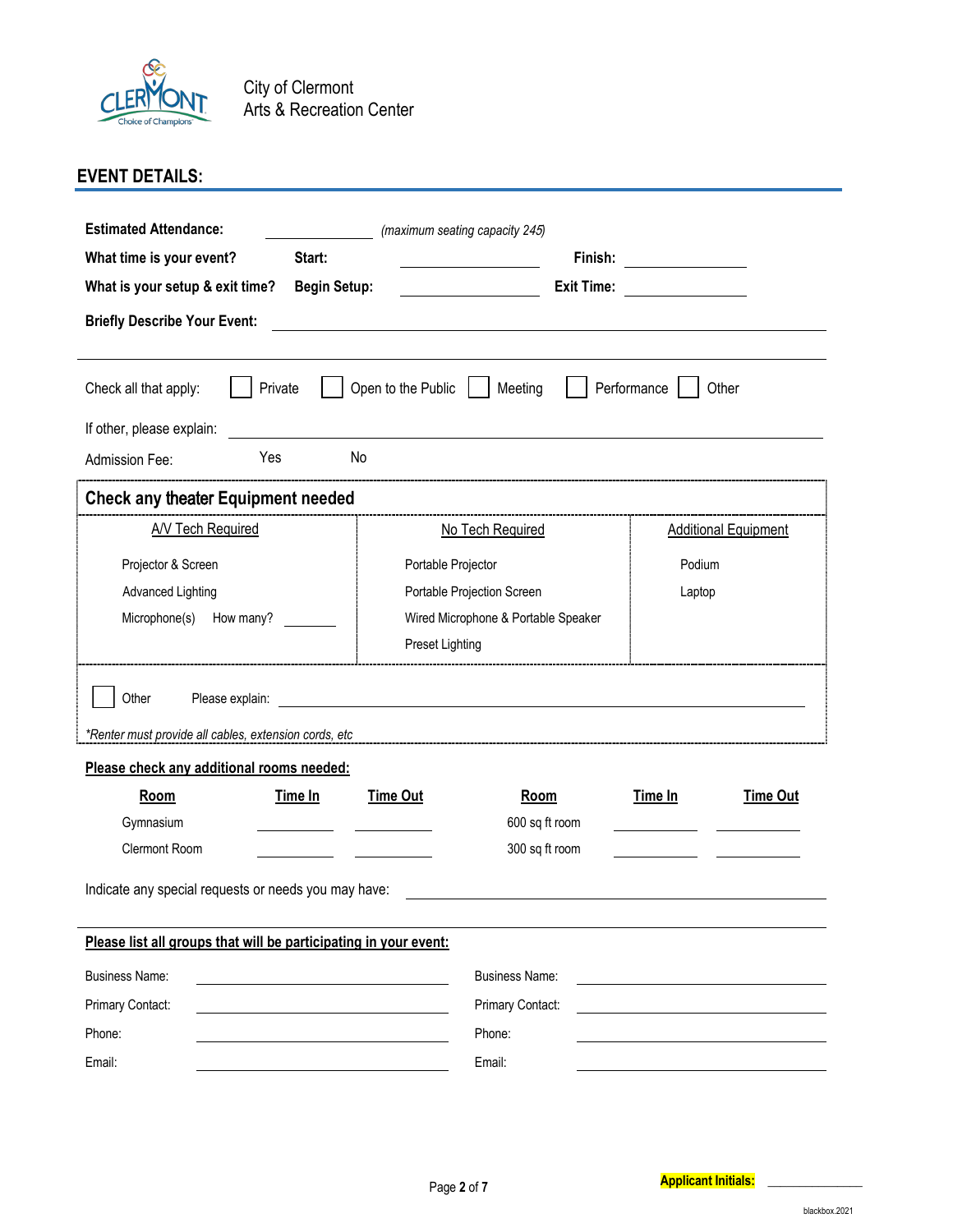

City of Clermont Arts & Recreation Center

#### **FACILITY RENTAL POLICIES**

#### *Resident/Non-Profit:*

- Applicant is a resident or land owner located in the Clermont city limits
- For-profit businesses may utilize the resident rate only if the business's physical address is within the City limits. Rentals for the intended use of a business function must utilize the business's physical address.

*\*Non-Profit organizations must provide proof of non-profit status (501c3), and be currently registered and active with the Florida Division of Corporations. Applicant must be a registered agent, representative, or board member of the organization/business.*

#### *Non-Resident/Business:*

- Applicant resides outside the Clermont city limits
- Business is located outside the Clermont city limits

\**Clermont Residents are not permitted to use 'Resident' status if the business is located outside of the city limits.*

*For-profit businesses, organizations, and individuals are prohibited to rent or utilize any City facility for business purposes that would involve sales of any type. This would include, but is not limited to: charging admission, sales of products or services, online sales, concessions, etc. (This does not include approved rentals of a performance nature)* 

#### Theater *Rentals*

- The Clermont Arts & Recreation Center is available from June through September, to for-profit businesses, organizations, and individuals requesting to hold performances that are open to the general public.
- Refer to the 'Theater Rental Application -Ticketed Event' for information on ticket sales and concessions.
- Registered non-profit organizations are permitted to hold events that are open to the general public throughout the year.
- The Theaters are not available for rental by for profit organizations, individuals and/or businesses who wish to hold performances that will be open to the general public during the City of Clermont's performance season (September – May).

*\*Open to the general public refers to any event or rental attended on a 'walk-in' basis, often without prior invitation. Generally, these are publically advertised and may be either ticketed or non-ticketed, as well as free or paid events.*

#### *Event Publicity*

• No promotion, publicity, or advertising (printed or otherwise) may state, imply, or allude to any sponsorship by or affiliation with the City of Clermont without prior written approval.

**Applicant Initials: \_\_\_\_\_\_\_\_\_\_\_\_\_\_\_**

#### *Scheduling of Room Rentals*

- Applications will not be accepted if they are incomplete or not signed.
- Applicants are permitted to schedule a maximum of four (4) rental dates within a thirty (30) day period, with a maximum of three (3) rooms in the recreation wing per day. New applications will be accepted once the current rental agreement has expired.
- Police and/or Fire Staff may be required based on the event's program. The City of Clermont will determine the number of staff required and time needed. Officers are scheduled a minimum of four hours. This fee is paid by the renter.
- Crowd Managers may be required depending on attendance.
- The City of Clermont reserves the right to cancel any events/rentals in any City-owned facility or park.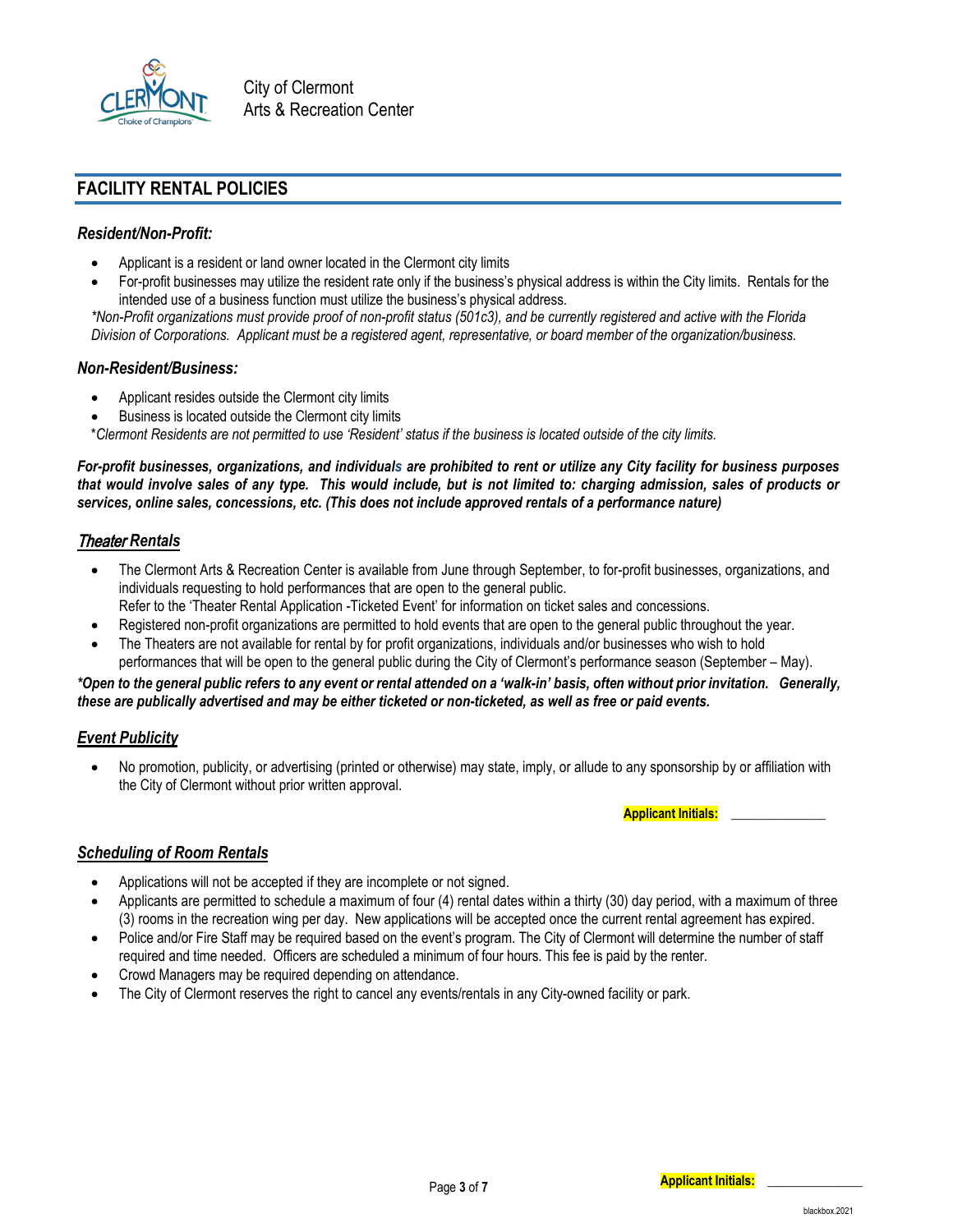

City of Clermont Arts & Recreation Center

#### *Rental Hours*

- Rentals during hours other than Monday to Saturday, 8:00 AM 9:00 PM, and Sunday, 11:00 AM 6:00 PM, will require an additional staffing fee at a two-hour minimum.
- Rentals must vacate the building no later than 12:00 AM (7 days a week).
- Rental times must include set up and break down.
- It is the applicant's responsibility to inform caterers or other participants of the event and contracted rental time.
- Deliveries of rental equipment or other items must be made during the rental period. Caterers, vendors and event staff must adhere to contracted rental time.

#### *Setup Requirements:*

- All floor plans must be approved by the Facility Manager prior to the event date.
- An exit checklist will be provided. It is the applicant's responsibility to ensure all items are completed.

#### *Loading and Unloading*

• At no time are vehicles permitted to be left unattended in the fire lanes, along sidewalks, or blacking pedestrian crosswalks. Once unloaded, vehicles must be moved immediately.

**Applicant Initials: \_\_\_\_\_\_\_\_\_\_\_\_\_\_\_**

#### **LIABILITY INSURANCE**

#### *A Certificate of Insurance (COI) is required:*

- For any event or facility rental by a business or organization, both for-profit and non-profit
- For any event or facility rental that is open to the general public
- To serve alcohol in any city facility or property

#### *A Certificate of Insurance (COI) may be required:*

- From a vendor that provides equipment (or similar items such as a tent, platform or stage, scissor lift, bounce house, etc.) to an event or facility
- Utilizing a generator or other potentially dangerous item
- Under any other condition the City determines reasonable and necessary

The applicant shall supply, when required, a Certificate of Insurance reflecting minimum coverage of \$1,000,000 Comprehensive General Liability Insurance, without deductibles, per occurrence. The City of Clermont shall be named as an additional insured, which shall be noted on the Certificate of Insurance as the Certificate Holder at City of Clermont, 3700 S Highway 27, Clermont, FL 34711. The Certificate shall indicate that the applicant's insurance policy shall not be cancelled without thirty days prior written notice to the City of Clermont.

#### *The COI must be submitted a minimum of 72 hours prior to the event date, listing the City of Clermont as additionally insured. If the COI is not submitted as required, the city reserves the right to cancel the rental.*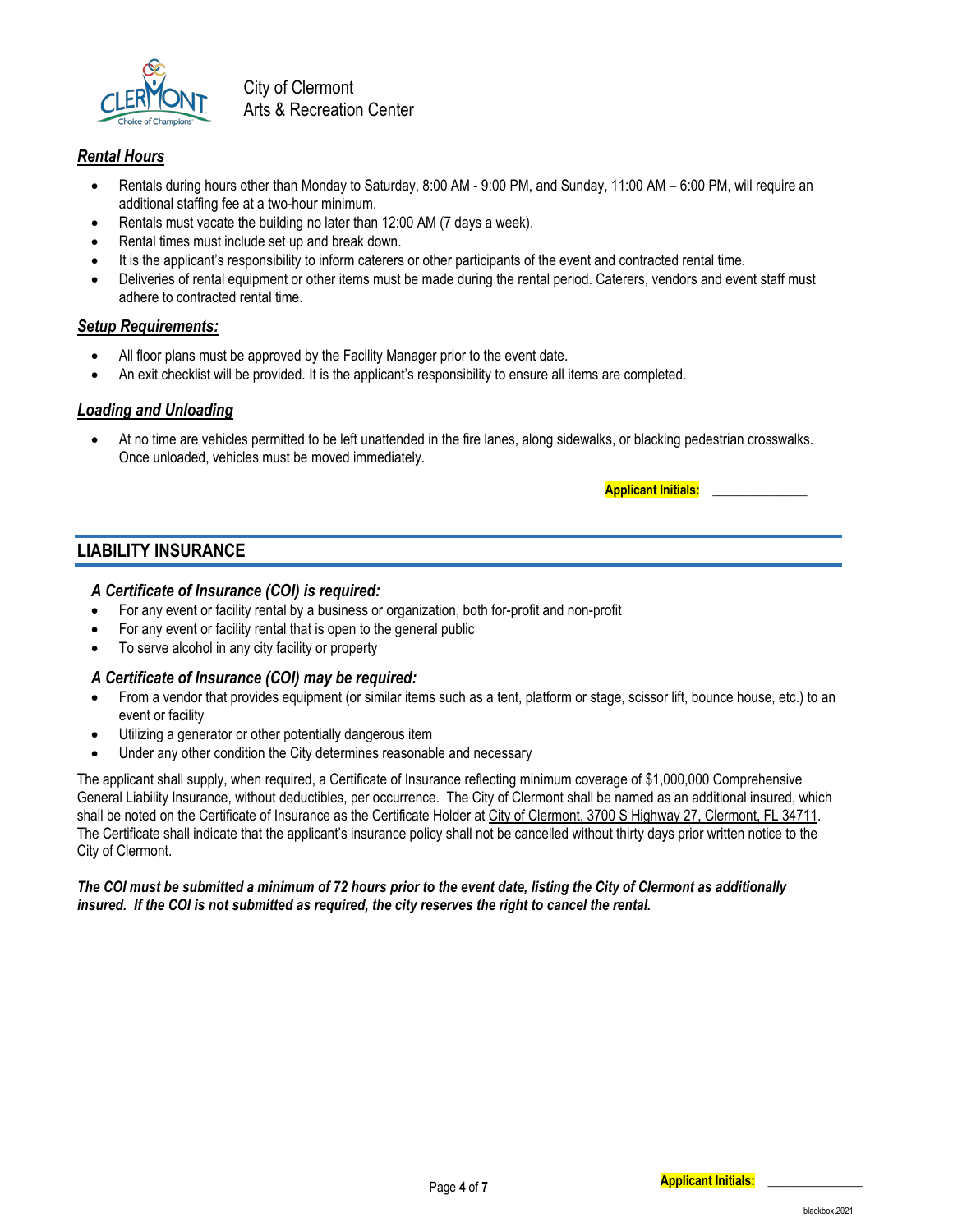

### **SECURITY DEPOSITS, REFUNDS AND** CANCELATION **POLICY**

#### *Security Deposits and Refunds*

- Deposits are held separate from the rental fees and are not applied toward account balances.
- Security deposit refunds are issued 2-3 weeks after the rental date.

#### Cancelation *Policy*

| <b>Rental Cancelation and Refund Policy</b><br>(application fees are non-refundable)<br>Cancellations must be submitted in writing |                         |  |  |
|------------------------------------------------------------------------------------------------------------------------------------|-------------------------|--|--|
| If you cancel within:                                                                                                              | You will receive:       |  |  |
| 60 calendar days or more from the rental date                                                                                      | 100% of the rental cost |  |  |
| 59-31 calendar days from the rental date                                                                                           | 50% of the rental cost  |  |  |
| No refund of the rental cost<br>30 calendar days or less from the rental date                                                      |                         |  |  |

#### **ALCOHOL POLICY**

• The applicant is responsible for submitting a City of Clermont alcohol request form **a minimum of 30 days prior to the rental date (**60 days is recommended).

- Alcohol must be served by an approved licensed and insured organization, holding an appropriate State of Florida Alcohol, Beverage and Tobacco License. Examples of those licenses include 13CT catering, or non-profit 1, 2, 3 day permit. Examples of licenses not permitted include 2COP and 4COP licenses.
- The serving of alcoholic must end at least 30 minutes prior to event end time.
- The approved licensed and insured organization shall have general liability insurance with host liquor liability coverage endorsement or event liability insurance which shall provide coverage in the event of an incident resulting from the serving of alcohol beverages at the function. The City of Clermont shall be named as a co-insured in such policy. The minimum amount of coverage shall be \$1,000,000 aggregate per occurrence. The insurance shall be issued by a company acceptable to the City of Clermont.
- Not adhering to policy may result in forfeiture of your deposit and cancelation of your rental, and possible denial of future requests.
- The applicant is responsible for ensuring guests are adhering to the alcohol policy.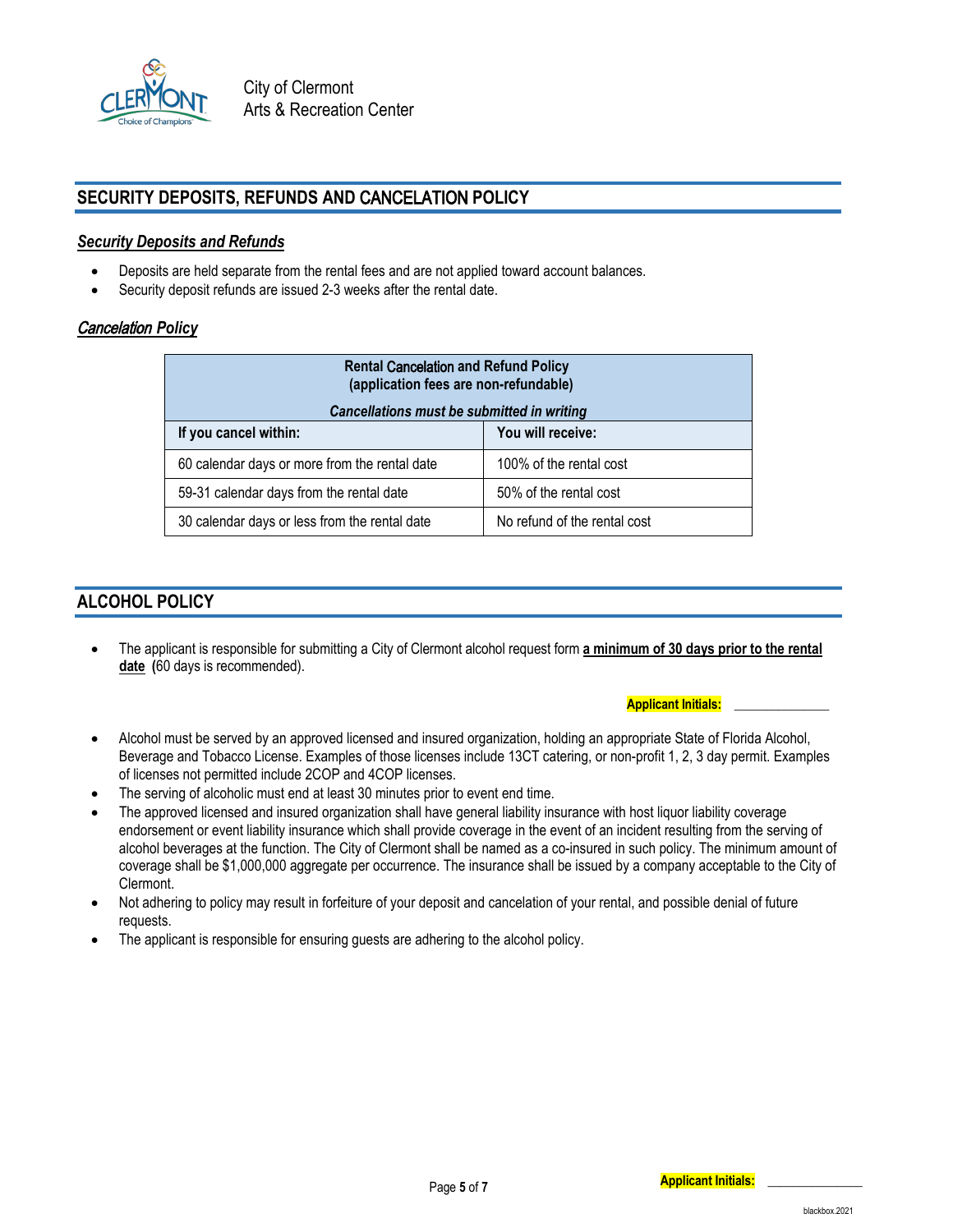

## **RENTAL RATES**

#### **Black Box** Theater **includes:**

- Stage, stage entrance room, and 245 fixed seats<br>- Adjustable lighting with preset controls
- Adjustable lighting with preset controls

| <b>RENTAL RATE</b><br>3 hour minimum | <b>RESIDENT &amp;</b><br><b>NON-PROFIT</b> | <b>NON-RESIDENT</b><br>& BUSINESS |
|--------------------------------------|--------------------------------------------|-----------------------------------|
|                                      | <b>Per Hour</b>                            | Per Hour                          |
|                                      | \$100                                      | \$125                             |

| <b>ADDITIONAL ROOMS</b>                                                                              |              | <b>RESIDENT &amp;</b><br><b>NON-PROFIT</b> | <b>NON-RESIDENT</b><br>& BUSINESS |  |
|------------------------------------------------------------------------------------------------------|--------------|--------------------------------------------|-----------------------------------|--|
|                                                                                                      |              | <b>Per Hour</b>                            | <b>Per Hour</b>                   |  |
| <b>Clermont Room</b>                                                                                 | 1 hr minimum | \$60                                       | \$70                              |  |
| 600 sq ft room                                                                                       | 1 hr minimum | \$25                                       | \$30                              |  |
| 300 sq ft room                                                                                       | 1 hr minimum | \$15                                       | \$20                              |  |
| Gymnasium*                                                                                           | 2 hr minimum | \$55                                       | \$75                              |  |
| *Eull Court Pontal includes use of up to 20 plostic chaire and up to 2 sight foot restangular tobles |              |                                            |                                   |  |

*\*Full Court Rental includes use of up to 30 plastic chairs and up to 2 eight foot rectangular tables*

| <b>Additional Equipment</b> | Per Item | <b>Additional Equipment</b>         | Per Item |
|-----------------------------|----------|-------------------------------------|----------|
| Projector & Screen          | \$75     | Podium                              | \$25     |
| Laptop                      | \$40     | Portable Projector                  | \$40     |
| Microphone                  | \$15     | Portable Projection Screen          | \$20     |
| Tables<br>Gymnasium only    | \$2      | Wired Microphone & Portable Speaker | \$55     |
| Chairs<br>Gymnasium only    | \$1      |                                     |          |

| <b>Additional Staff</b>   | Per Hour     |      |
|---------------------------|--------------|------|
| <b>Facility Staff</b>     | 2 hr minimum | \$35 |
| <b>Crowd Managers</b>     | 2 hr minimum | \$25 |
| <b>Entertainment Tech</b> | 4 hr minimum | \$3C |

| Application Fee                                                                                                    | \$10  | Non-refundable                                                                              |
|--------------------------------------------------------------------------------------------------------------------|-------|---------------------------------------------------------------------------------------------|
| Security Deposit                                                                                                   | \$200 | Deposits are held separate from the rental fees and are not applied toward account balances |
| All foos and security donosit must be submitted in full to reserve the room and are due at the time of reservation |       |                                                                                             |

*All fees and security deposit must be submitted in full to reserve the room and are due at the time of reservation.*

## **Applicant Initials**

| I am requesting a technician for my rental. |  |
|---------------------------------------------|--|
|---------------------------------------------|--|

|    | I understand that it is my responsibility to schedule and discuss the technical requirements in advance of the<br>rental date. I also understand that the initial cost provided for technical assistance is an estimate, and may be<br>subject to change based on the requirements of the rental. |
|----|---------------------------------------------------------------------------------------------------------------------------------------------------------------------------------------------------------------------------------------------------------------------------------------------------|
| OR |                                                                                                                                                                                                                                                                                                   |
|    |                                                                                                                                                                                                                                                                                                   |
|    | I will not require a technician for my rental.                                                                                                                                                                                                                                                    |

*to determine if outside equipment or media is compatible. (Technician rates may apply)*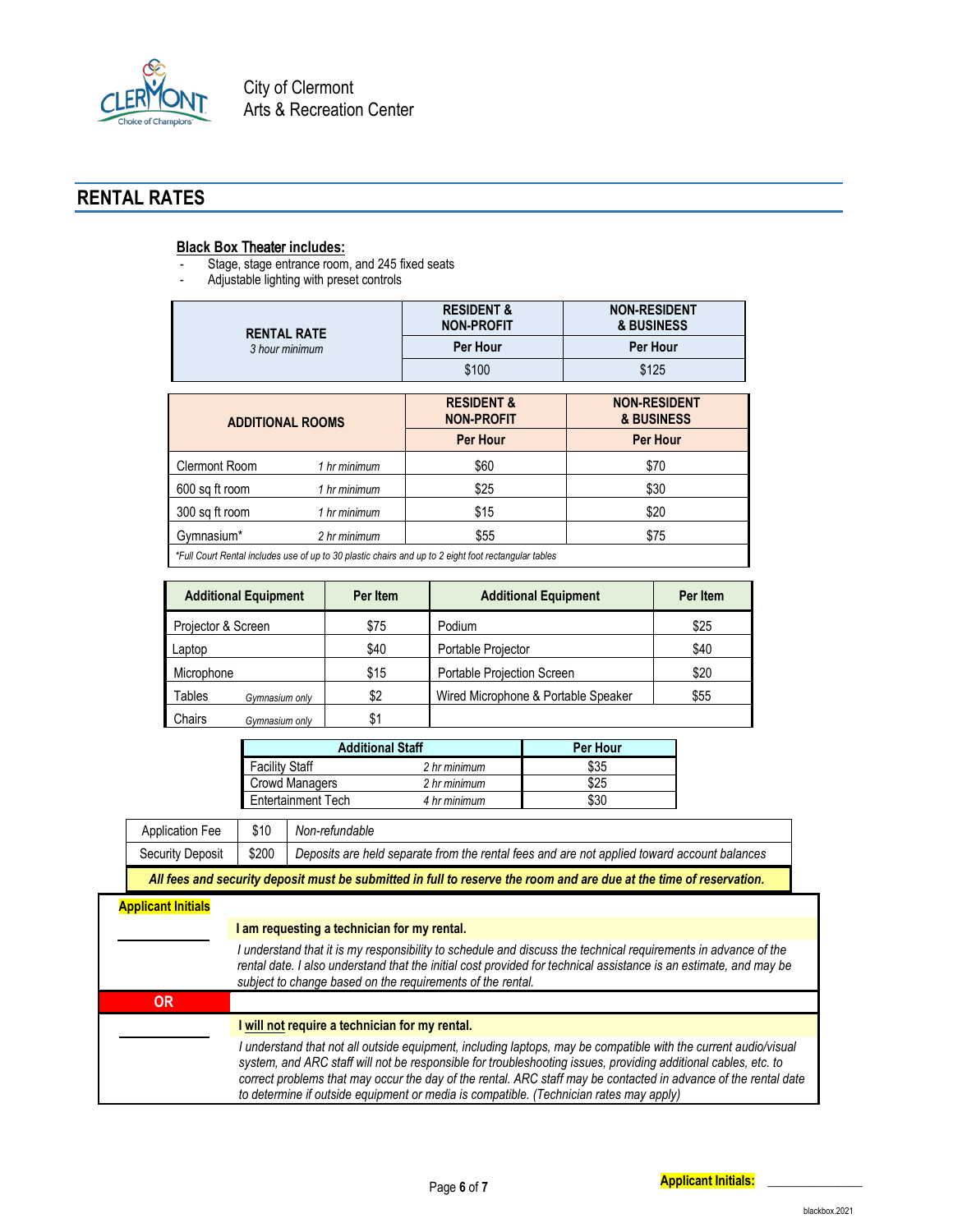

#### **HOLD HARMLESS / INSURANCE AGREEMENT**

The user will indemnify and hold harmless the City of Clermont from and against all claims, damages, losses, and expenses, including reasonable attorney's fees, arising out of, or resulting from the occupancy of the Park/Facility by the User, its agents, servants, invitees, and guests under this license.

The User will comply with all laws, ordinances, regulations, or other orders regarding the safety of persons or property, or their protection from damage, injury or loss.

The applicant shall supply, when required, a Certificate of Insurance reflecting minimum coverage \$1,000,000 Comprehensive General Liability Insurance, without deductibles, per occurrence. The City of Clermont shall be named as an additional insured, which shall be noted on the Certificate of Insurance. The Certificate shall indicate that the applicant's insurance policy shall not be cancelled without thirty days prior written notice to the City of Clermont.

The undersigned agrees to abide by the regulations governing the said facility and is responsible for charges incurred and must supply the Certificate of Insurance to the City of Clermont no later than fourteen (14) calendar days prior to the Program/Event Date. Also, the undersigned agrees to be responsible for damage to facilities and conduct of persons in the program and/or event. Parking is permitted only in designated areas of the park/facility. There is no parking allowed at any place of business or residence near the park/facility unless written permission is granted by each individual owner in advance.

**I have read the rules and regulations and fully understand them. I accept responsibility and insure that all members and guests will honor and abide by the above conditions**.

| Name of User (printed):    |  |             |
|----------------------------|--|-------------|
|                            |  |             |
| <b>Group Representing:</b> |  |             |
|                            |  |             |
|                            |  |             |
| <b>User Signature</b>      |  | <b>Date</b> |
|                            |  |             |
|                            |  |             |
|                            |  |             |

City of Clermont Employee Signature **Date** Date of Clermont Employee Signature Date